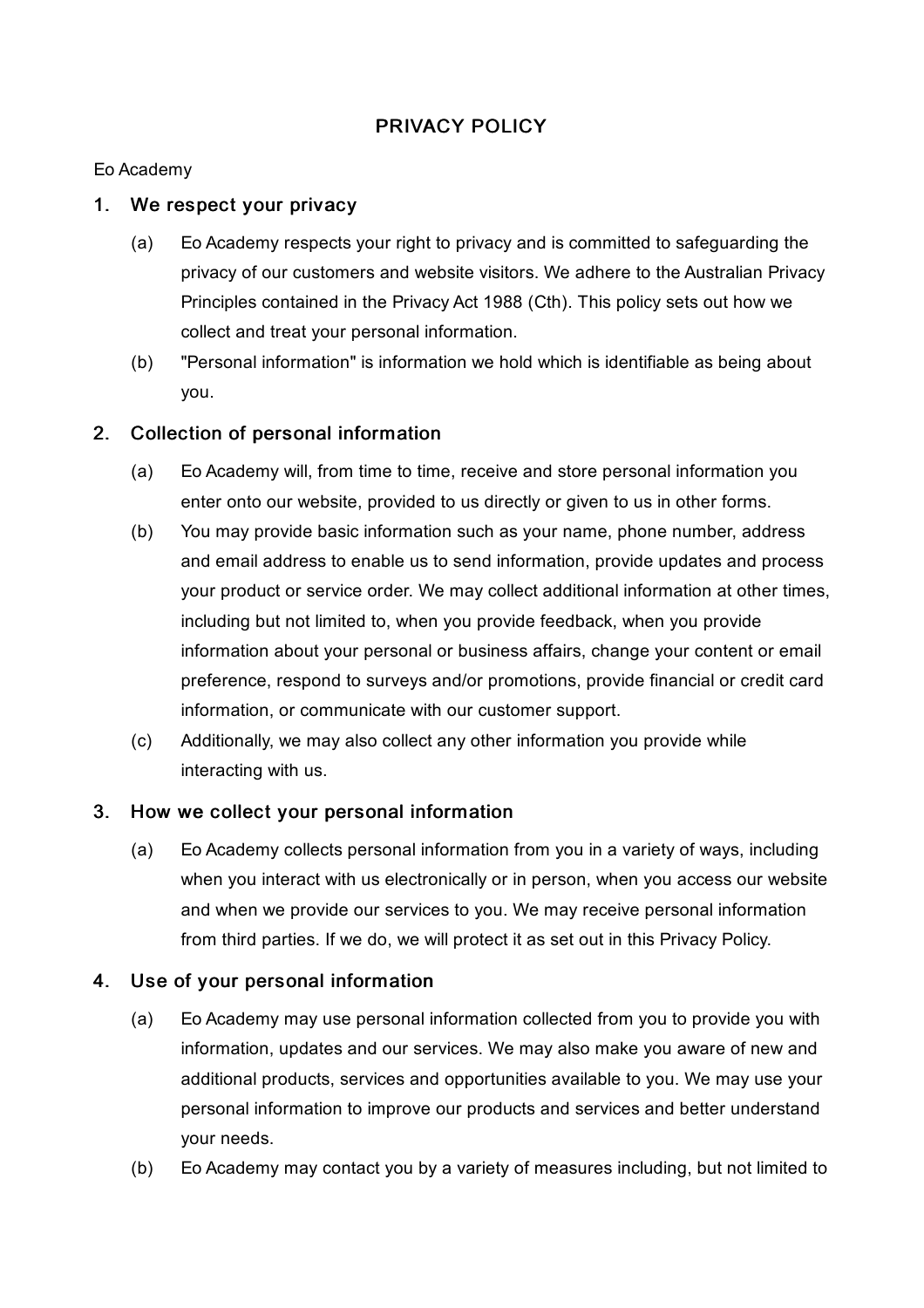telephone, email, sms or mail.

#### 5. Disclosure of your personal information

- (a) We may disclose your personal information to any of our employees, officers, insurers, professional advisers, agents, suppliers or subcontractors insofar as reasonably necessary for the purposes set out in this Policy. Personal information is only supplied to a third party when it is required for the delivery of our services.
- (b) We may from time to time need to disclose personal information to comply with a legal requirement, such as a law, regulation, court order, subpoena, warrant, in the course of a legal proceeding or in response to a law enforcement agency request.
- (c) We may also use your personal information to protect the copyright, trademarks, legal rights, property or safety of Eo Academy, www.eoacademy.com.au, its customers or third parties.
- (d) Information that we collect may from time to time be stored, processed in or transferred between parties located in countries outside of Australia.
- (e) If there is a change of control in our business or a sale or transfer of business assets, we reserve the right to transfer to the extent permissible at law our user databases, together with any personal information and non-personal information contained in those databases. This information may be disclosed to a potential purchaser under an agreement to maintain confidentiality. We would seek to only disclose information in good faith and where required by any of the above circumstances.
- (f) By providing us with personal information, you consent to the terms of this Privacy Policy and the types of disclosure covered by this Policy. Where we disclose your personal information to third parties, we will request that the third party follow this Policy regarding handling your personal information.

#### 6. Security of your personal information

- (a) Eo Academy is committed to ensuring that the information you provide to us is secure. In order to prevent unauthorised access or disclosure, we have put in place suitable physical, electronic and managerial procedures to safeguard and secure information and protect it from misuse, interference, loss and unauthorised access, modification and disclosure.
- (b) The transmission and exchange of information is carried out at your own risk. We cannot guarantee the security of any information that you transmit to us, or receive from us. Although we take measures to safeguard against unauthorised disclosures of information, we cannot assure you that personal information that we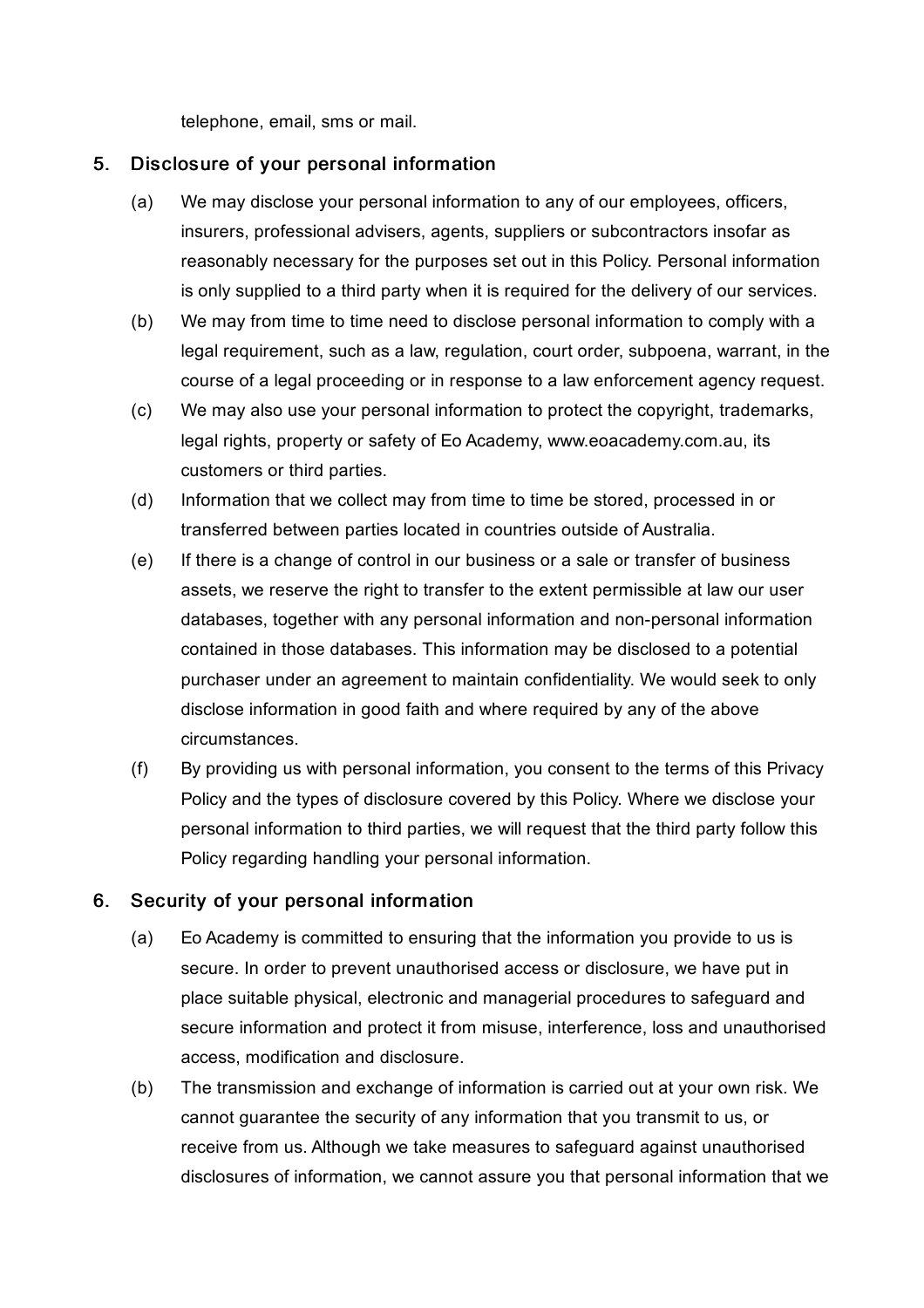collect will not be disclosed in a manner that is inconsistent with this Privacy Policy.

## 7. Access to your personal information

- $(a)$ You may request details of personal information that we hold about you in accordance with the provisions of the Privacy Act 1988 (Cth). A small administrative fee may be payable for the provision of information. If you would like a copy of the information, which we hold about you or believe that any information we hold on you is inaccurate, out of date, incomplete, irrelevant or misleading, please email us at admin@eoacademy.com.au.
- (b) We reserve the right to refuse to provide you with information that we hold about you, in certain circumstances set out in the Privacy Act.

#### 8. Complaints about privacy

(a) If you have any complaints about our privacy practises, please feel free to send in details of your complaints to Level 10 9 Sherwood Road, Toowong, Queensland, 4066. We take complaints very seriously and will respond shortly after receiving written notice of your complaint.

#### 9. Changes to Privacy Policy

(a) Please be aware that we may change this Privacy Policy in the future. We may modify this Policy at any time, in our sole discretion and all modifications will be effective immediately upon our posting of the modifications on our website or notice board. Please check back from time to time to review our Privacy Policy.

### 10. Website

#### (a) When you visit our website

When you come to our website (www.eoacademy.com.au) we may collect certain information such as browser type, operating system, website visited immediately before coming to our site, etc. This information is used in an aggregated manner to analyse how people use our site, such that we can improve our service.

(b) **Cookies** 

> We may from time to time use cookies on our website. Cookies are very small files which a website uses to identify you when you come back to the site and to store details about your use of the site. Cookies are not malicious programs that access or damage your computer. Most web browsers automatically accept cookies but you can choose to reject cookies by changing your browser settings. However, this may prevent you from taking full advantage of our website. Our website may from